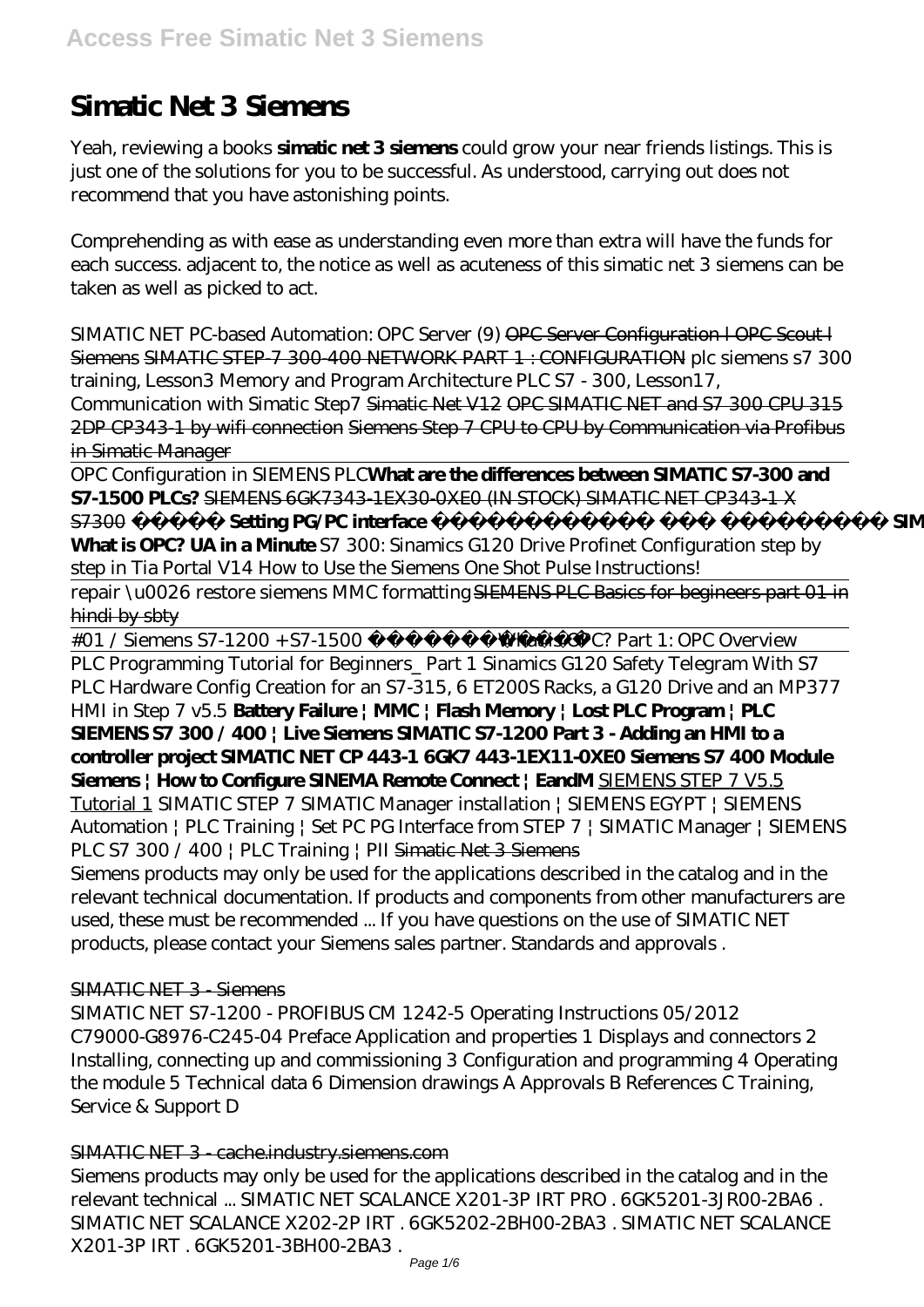#### SIMATIC NET 3 - usermanual.wiki

SIMATIC NET S7-1200 - Telecontrol CP 1242-7 Operating Instructions 09/2011 C79000-G8976-C247-02 Preface Application and properties 1 Displays and connectors 2 Installing, connecting up and commissioning 3 Notes on operation 4 Configuration 5 Technical specifications 6 Dimension drawings A Approvals B Accessories C References D Training, Service ...

#### SIMATIC NET 3

1) SOFTNET-IE RNA is a separate SIMATIC NET PC product and can be operated without additional configuration software. 2) Delivered along with CP 5613 A3, CP 5614 A2, CP 5614 A3, CP 5623 and CP 5624. High-Speed DP-Master access. incl. FDL, PG. 3) Not for S7 communication with access to optimized data blocks (SIMATIC NET OPC-UA- S7OPT server), this is only possible with STEP 7 Professional as of ...

#### SIMATIC NET - Siemens

Joined: 3/24/2009. Last visit: 10/27/2020. Posts: 394. Rating: (3) Hi, If you are using Windows 10 or Windows server 2012 OS then you have to do this. Source files for .Net framework 3.5 feature are not installed as part of typical installation.

#### .NET framework 3.5 installation problem - Siemens

siemens.com Global Website

#### siemens.com Global Website

SIMATIC - The Automation brand by Siemens The faster, more cost-effective route to an optimum solution Opening up new application areas for transistors in power supply: This is the mission of a small team of experts that works together at Siemens-Schuckertwerke in Erlangen in the mid-1950s.

# SIMATIC The Automation brand by Siemens | Topic areas ...

The SIMATIC S7-300 universal Controllers saves on installation space and features a modular design. A wide range of modules can be used to expand the system centrally or to create decentralized structures according to the task at hand, and facilitates a cost-effective stock of spare parts. SIMATIC is known for continuity and quality.

#### SIMATIC S7-300 | SIMATIC Controllers | Siemens Global

Quick Details Brand: Siemens Made in Germany Siemens Simatic NET CP Industrial Ethernet 443-1EX02-0XE0& EMI modul XZ850530 There is another controller with different memory size(see my items. When purchasing multiple- a big discount) Check out my! cheap prices Attention!

# Control Systems and PLCs - Siemens Simatic Net

View and Download Siemens SIMATIC NET operating instructions manual online. Network components. SIMATIC NET Network Hardware pdf manual download. Also for: Scalance xc100-4obr.

#### SIEMENS SIMATIC NET OPERATING INSTRUCTIONS MANUAL Pdf ...

Siemens Industry Catalog - Automation technology - Process control systems - SIMATIC PCS 7 - System components - Industrial Communication - Industrial Ethernet - SCALANCE X-100 unmanaged media converter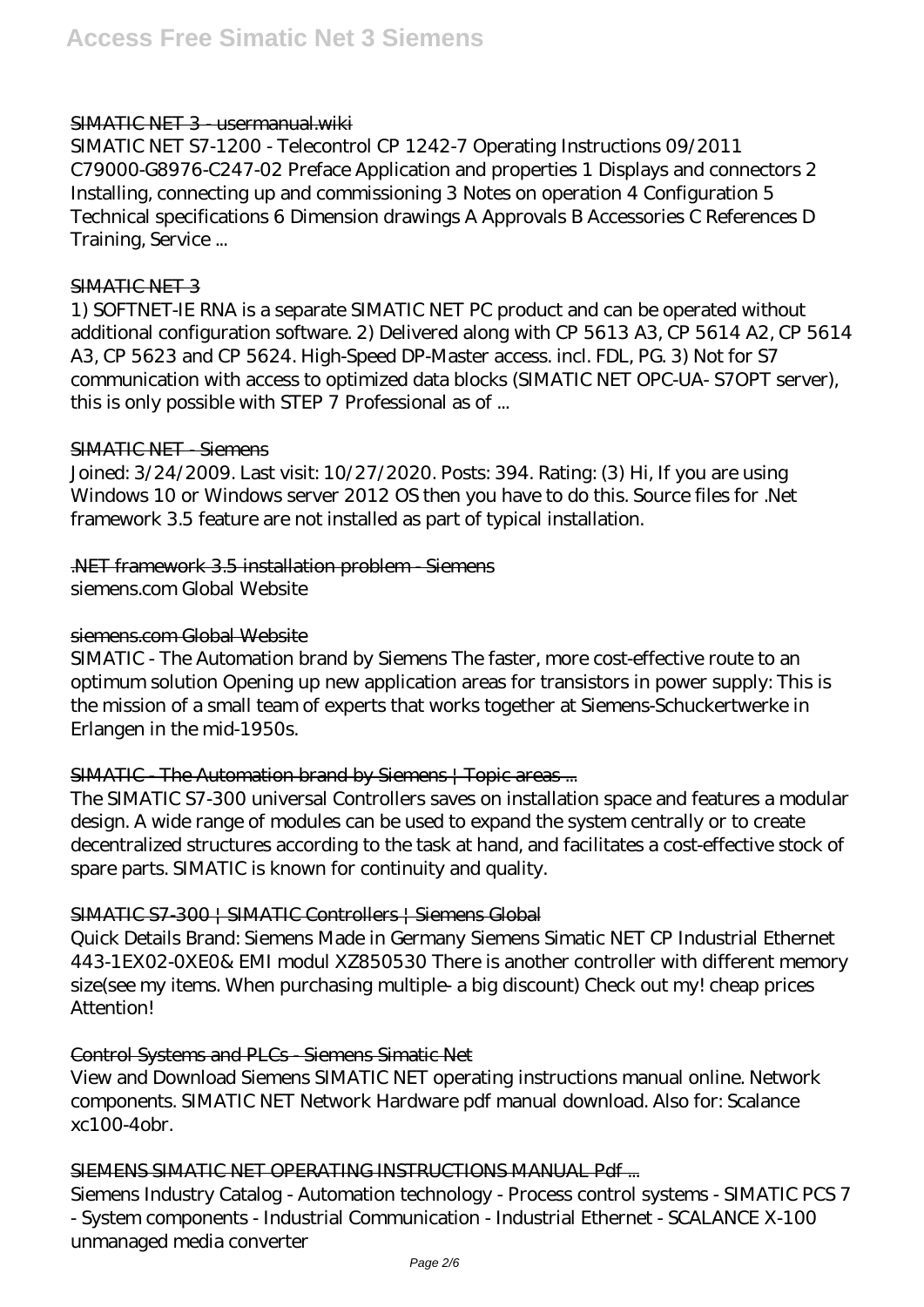# Product Details - Industry Mall - Siemens WW

Get Free Simatic Net 3 Siemens Simatic Net 3 Siemens This is likewise one of the factors by obtaining the soft documents of this simatic net 3 siemens by online. You might not require more mature to spend to go to the book initiation as without difficulty as search for them. In some cases, you likewise reach not discover the broadcast simatic ...

#### Simatic Net 3 Siemens - orrisrestaurant.com

Siemens 6Xv1830-3Dn10 Simatic Net Profibus Connecting Cable, Pb Fc 6Xv1830-3Dn10 Visit the Siemens Store. Price: \$66.00 + \$14.27 shipping: This fits your . Make sure this fits by entering your model number. Weight: 2.67lb Product Dimensions: 14.00 x 13.00 x 3.00 inches Condition: New

# Siemens 6Xv1830-3Dn10 Simatic Net Profibus Connecting ...

Siemens recommends applying updates, where available: SIMATIC NET PC software: Update to v16 Upd3; SIMATIC PCS neo: Update to v3.0 SP1 (Contact your local support to obtain update software) SIMATIC STEP 7: Update to v5.6 SP2 HF3; SIMATIC WinCC OA v3.16: Update to v3.15-P018 or newer; SIMATIC WinCC OA v3.17: Update to v3.17-P003 or newer

# Siemens SIMATIC, SINAMICS, SINEC, SINEMA, SINUMERIK ...

Siemens network components, can be used in Simatic S7-300 devices SIMATIC NET(300) Siemens plc modules | SPS-SERVICE.eu JavaScript seems to be disabled in your browser.

# SIMATIC NET(300) Siemens plc modules | SPS-SERVICE.eu

SIMATIC NET Industrial Ethernet switches SCALANCE X-200 . Configuration Manual 05/2013 . C79000-G8976-C285-03 . Preface Network topologies and media redundancy . 1 . IRT communication with X-200 . 2 . Assignment of an IP address . 3 . Configuration using WBM and CLI. 4. Menus in the WBM. 5. Configuration via SNMP. 6. Connection to ...

# Industrial Ethernet switches Configuration using WBM ...

SIMATIC S7-1500H, CPU 1517H-3 PN, central processing unit with work memory 2 MB for program and 8 MB for data, 1st interface: PROFINET RT With 2-port switch, 2nd interface: PROFINET, 3rd/4th interface: H-SYNC, SIMATIC memory card required \*\*\*\*\* Special release required. Please contact your Siemens representative

# Product Details - Industry Mall - Siemens USA

The sample application has been created in C# and uses the interfaces of .NET API of the OPC Foundation. The user is explained the handling of the OPC UA interface under .NET in a real life situation. The basis interface is the .NET Client SDK of the OPC Foundation included in delivery on the SIMATIC NET installation.

PROFINET is the first integrated Industrial Ethernet Standard for automation, and utilizes the advantages of Ethernet and TCP/IP for open communication from the corporate management level to the process itself. PROFINET CBA divides distributed, complex applications into autonomous units of manageable size. Existing fieldbuses such as PROFIBUS and AS-Interface can be integrated using so-called proxies. This permits separate and cross-vendor development, testing and commissioning of individual plant sections prior to the integration of the solution as a whole. PROFINET IO, with its particularly fast real-time communication,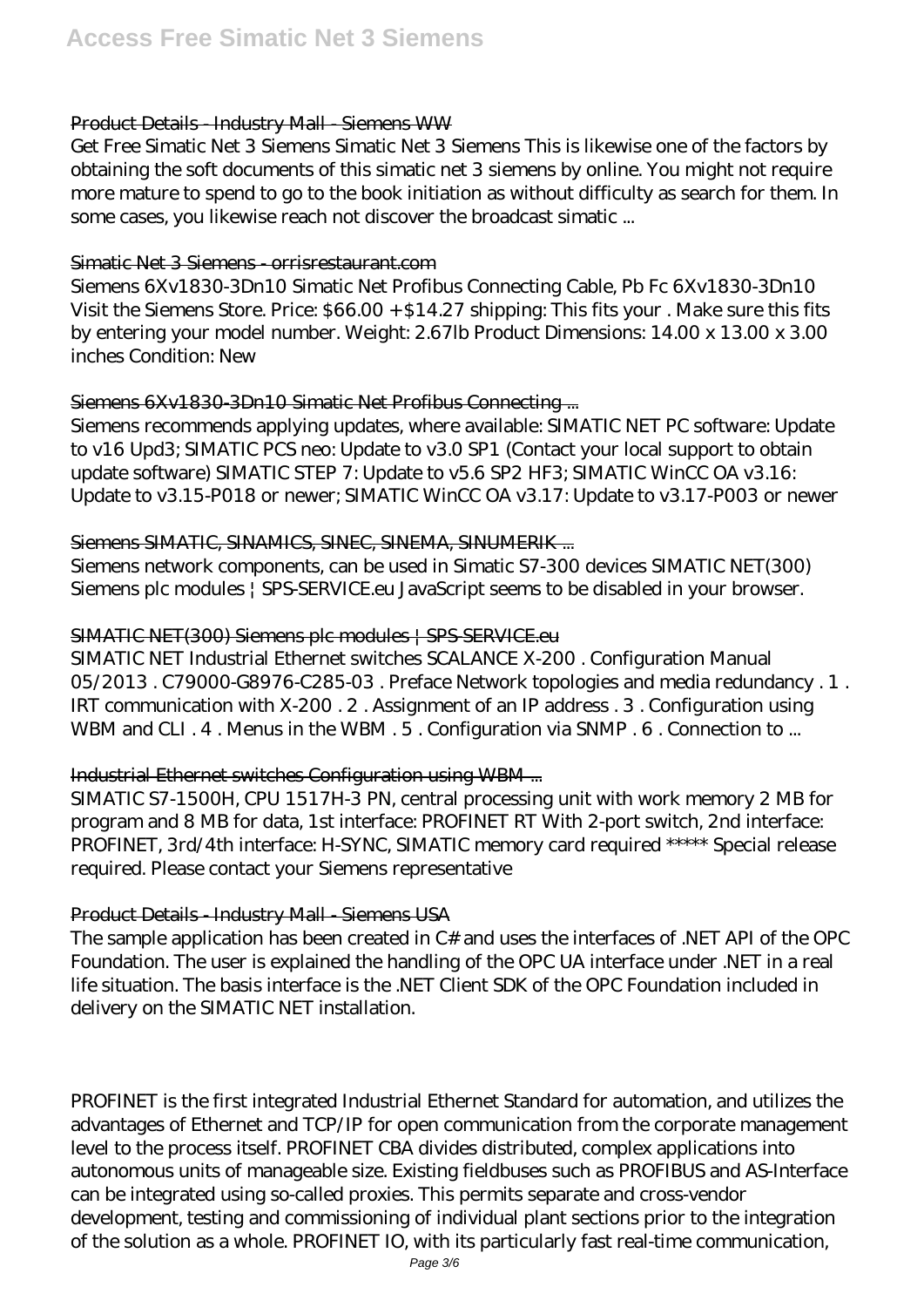# **Access Free Simatic Net 3 Siemens**

fulfills all demands currently placed on the transmission of process data and enables easy integration of existing fieldbus systems. Isochronous real-time (IRT) is used for isochronous communication in motion control applications. PROFINET depends on established IT standards for network management and teleservice. Particulary to automation control engineering it offers a special security concept. Special industrial network technology consisting of active network components, cables and connection systems, together with recommendations for installation, complete the concept. This book serves as an introduction to PROFINET technology. Configuring engineers, commissioning engineers and technicians are given an overview of the concept and the fundamentals they need to solve PROFINETbased automation tasks. Technical relationships and practical applications are described using SIMATIC products as example.

Renewable Energy is energy generated from natural resources - such as sunlight, wind, rain, tides and geothermal heat - which are naturally replenished. In 2008, about 18% of global final energy consumption came from renewables, with 13% coming from traditional biomass, such as wood burning. Hydroelectricity was the next largest renewable source, providing 3% (15% of global electricity generation), followed by solar hot water/heating, which contributed with 1.3%. Modern technologies, such as geothermal energy, wind power, solar power, and ocean energy together provided some 0.8% of final energy consumption. The book provides a forum for dissemination and exchange of up - to - date scientific information on theoretical, generic and applied areas of knowledge. The topics deal with new devices and circuits for energy systems, photovoltaic and solar thermal, wind energy systems, tidal and wave energy, fuel cell systems, bio energy and geo-energy, sustainable energy resources and systems, energy storage systems, energy market management and economics, off-grid isolated energy systems, energy in transportation systems, energy resources for portable electronics, intelligent energy power transmission, distribution and inter - connectors, energy efficient utilization, environmental issues, energy harvesting, nanotechnology in energy, policy issues on renewable energy, building design, power electronics in energy conversion, new materials for energy resources, and RF and magnetic field energy devices.

PROFINET is the first integrated Industrial Ethernet Standard for automation, and utilizes the advantages of Ethernet and TCP/IP for open communication from the corporate management level to the process itself. PROFINET CBA divides distributed, complex applications into autonomous units of manageable size. Existing fieldbuses such as PROFIBUS and AS-Interface can be integrated using so-called proxies. This permits separate and cross-vendor development, testing and commissioning of individual plant sections prior to the integration of the solution as a whole. PROFINET IO, with its particularly fast real-time communication, fulfills all demands currently placed on the transmission of process data and enables easy integration of existing fieldbus systems. Isochronous real-time (IRT) is used for isochronous communication in motion control applications. PROFINET depends on established IT standards for network management and teleservice. Particulary to automation control engineering it offers a special security concept. Special industrial network technology consisting of active network components, cables and connection systems, together with recommendations for installation, complete the concept. This book serves as an introduction to PROFINET technology. Configuring engineers, commissioning engineers and technicians are given an overview of the concept and the fundamentals they need to solve PROFINETbased automation tasks. Technical relationships and practical applications are described using SIMATIC products as example.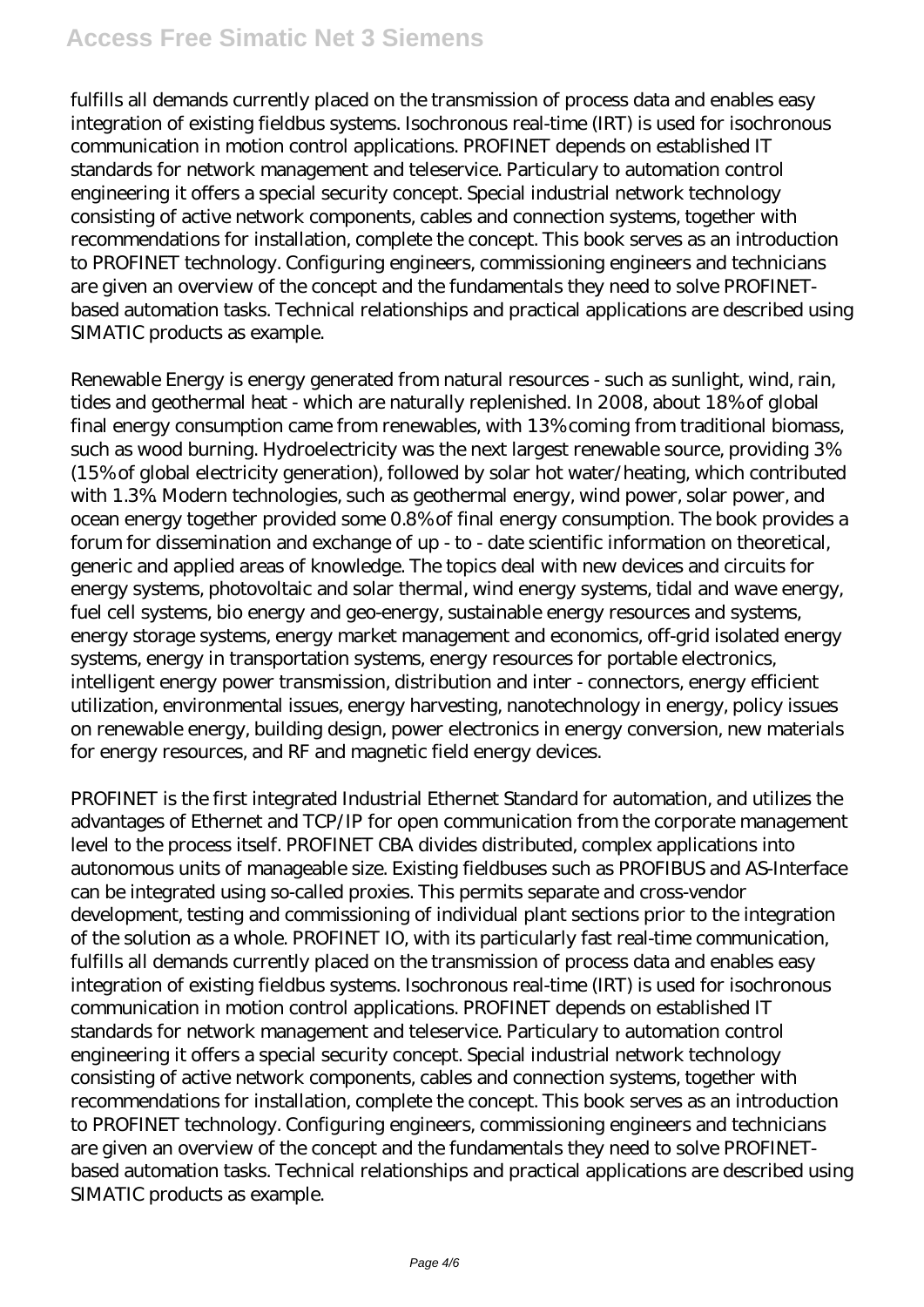This book covers modern subjects of mechanical engineering such as nanomechanics and nanotechnology, mechatronics and robotics, computational mechanics, biomechanics, alternative energies, sustainability as well as all aspects related with mechanical engineering education. The chapters help enhance the understanding of both the fundamentals of mechanical engineering and its application to the solution of problems in modern industry. This book is suitable for students, both in final undergraduate mechanical engineering courses or at the graduate level. It also serves as a useful reference for academics, mechanical engineering researchers, mechanical, materials and manufacturing engineers, professionals in related with mechanical engineering.

Quieres adentrarte en la denominada IV Revolucion Industrial? La integracion, la digitalizacion y la conectividad son los nuevos paradigmas de la nueva industria. Las comunicaciones industriales van a tener un papel principal; Internet y la nube son ya parte del presente. Las redes industriales basadas en Ethernet, como Profinet, estan experimentando un gran avance ya que son redes que se adecuan a los nuevos tiempos. Los SCADAS, el OPC, Internet de las Cosas (IoT), las redes AS]i, Profinet y Profibus, el Wifi industrial y la interactividad con las redes sociales, como Twitter, son parte de la nueva era de la digitalizacion y son aspectos que se tratan en este libro. La gran experiencia como profesor del autor, de mas de 30 anos ensenando a jovenes profesionales del Centro Salesianos de Zaragoza, hace de este texto un manual eminentemente practico, donde se realizan muchas configuraciones y aplicaciones, con una descripcion clara y sencilla. En el libro se recogen: . Ejercicios de WinCC en TIA PORTAL. . Actividades de Profibus, Profinet y AS]i en diferentes configuraciones con el PLC S7]1500 de Siemens. . Lenguaje AWL para la implementacion de cada ejercicio. . Implementacion de aplicaciones con otros dispositivos de otros fabricantes y los PLCfs S7]300 y S7]1200 de Siemens. . Scadas con el uso de WinCC y DSC de National Instruments (en el entorno de LabVIEW). . Ejercicios novedosos con el Internet de las Cosas, utilizando el SIMATIC IoT 2040. . Descripcion de la conexion a Internet de sistemas de comunicacion industrial y el envio de mensajes de texto a moviles (SMS y e]mails desde distintos dispositivos. Ademas, en la parte inferior de la primera pagina encontrara el codigo de acceso que le permitira descargar de forma gratuita los contenidos adicionales del libro en www.marcombo.info. Este manual va dirigido a los profesionales que, desconociendo este apasionante mundo, desean introducirse en las comunicaciones industriales. Tambien se destina a aquellos iniciados que buscan adentrarse en aspectos como el acceso al Internet de las Cosas (SIMATIC IOT2000) en la industria. De igual modo, es adecuado para los alumnos que estan cursando el Ciclo Formativo de Automatizacion y Robotica Industrial, para alumnos de Grado Universitario de Mecatronica y, en general, para tecnicos de cualquier especialidad interesados por temas tan actuales, y con tanto futuro, como los tratados en este libro. No esperes mas: forma parte del futuro inmediato. !Integrate en la IV Revolucion Industrial!

Cost Oriented Automation 2004 addresses a new integration environment that enables the evolution of collaborative e-design paradigm. This design paradigm aims at seamless and dynamic integration of distributed design objects and engineering tools over the internet.

Industrial communications are a multidimensional, occasionally confusing, mixture of fieldbuses, software packages, and media. The intent of this book is to make it all accessible. When industrial controls communication is understood and then installed with forethought and care, network operation can be both beneficial and painless. To that end, the book is designed to speak to you, whether you're a beginner or interested newbie, the authors guide you through the bus route to communication success. However, this is not a how-to manual.